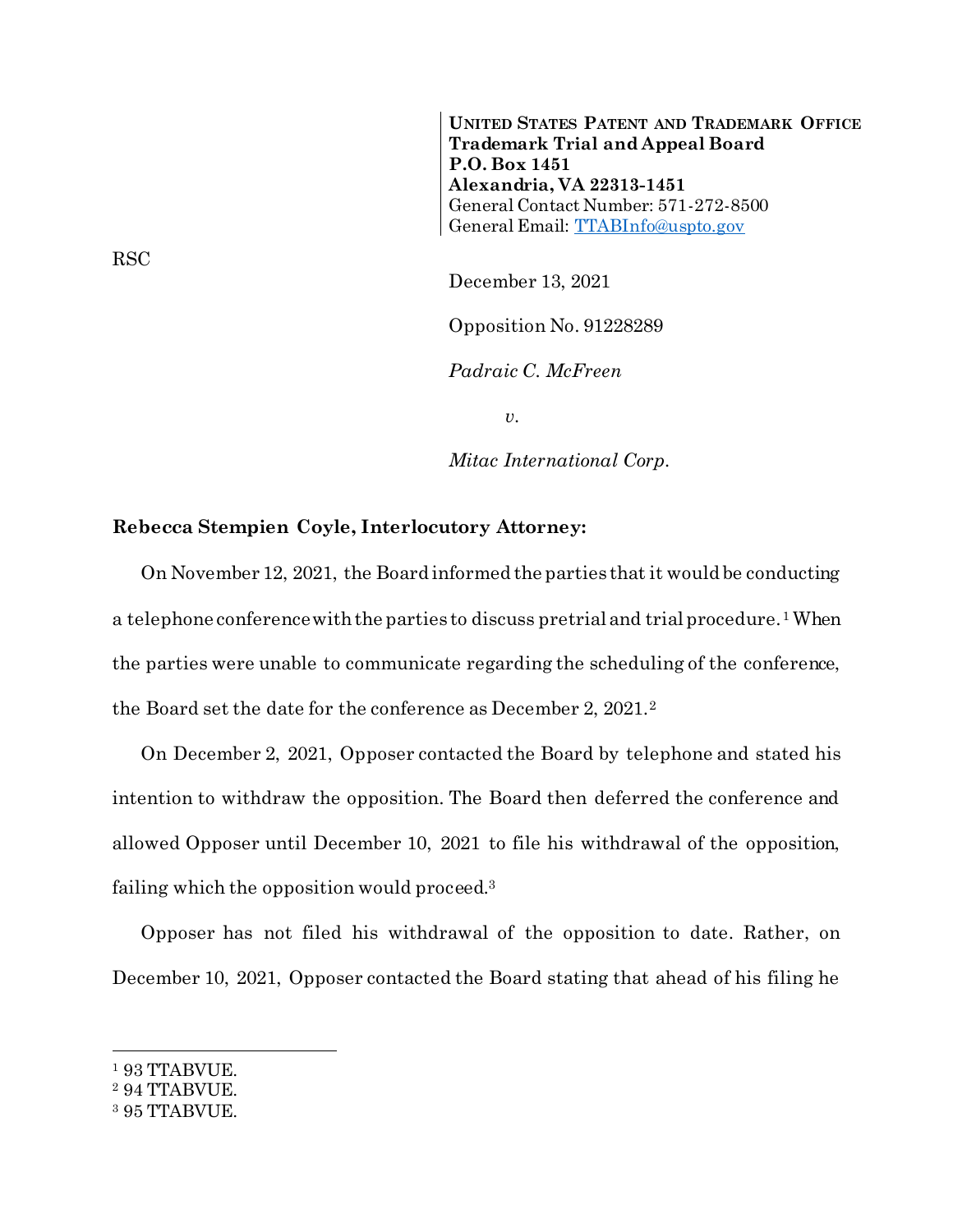reached out to Applicant's counsel to coordinate the return of files it obtained during the course of the proceedings, and that once Applicant's counsel confirms coordination, Opposer's filing would follow in due course. Applicant's counsel then contacted the Board on the same day stating that, pursuant to the Standard Protective Order, it would destroy or return, per Opposer's preference, (1) all materials and documents, including ESI, containing protected information, (2) all copies, summaries, and abstracts thereof, and (3) all other materials, memoranda or documents embodying data concerning said material, including all copies provided.

Inasmuch as Opposer has not withdrawn his opposition, the opposition will proceed and the Board will conduct the conference to discuss pretrial and trial procedure. However, due to a scheduling conflict that has arisen for the Board, the conference will be rescheduled to December 16, 2021, at 1:00pm EST.

While the Board appreciates the parties' efforts to address the handling of designated material, these efforts alone are insufficient for the Board to further delay this proceeding which has been pending for more than five years. Moreover, paragraph 16 of the Board's Standard Protective Order (which was automatically imposed in this proceeding, *see* 2 TTABVUE, *see also* 30 TTABVBUE 4) provides for the handling of materials after termination of a proceeding. The deadline for returning, or destroying, materials is thirty days **after** the termination of the Board proceeding.

The parties are also reminded that, as "a general rule, the Board does not accept email from the parties". *Patagonia, Inc. v. Azzolini*, 109 USPQ2d 1859, 1860 n. 4

2